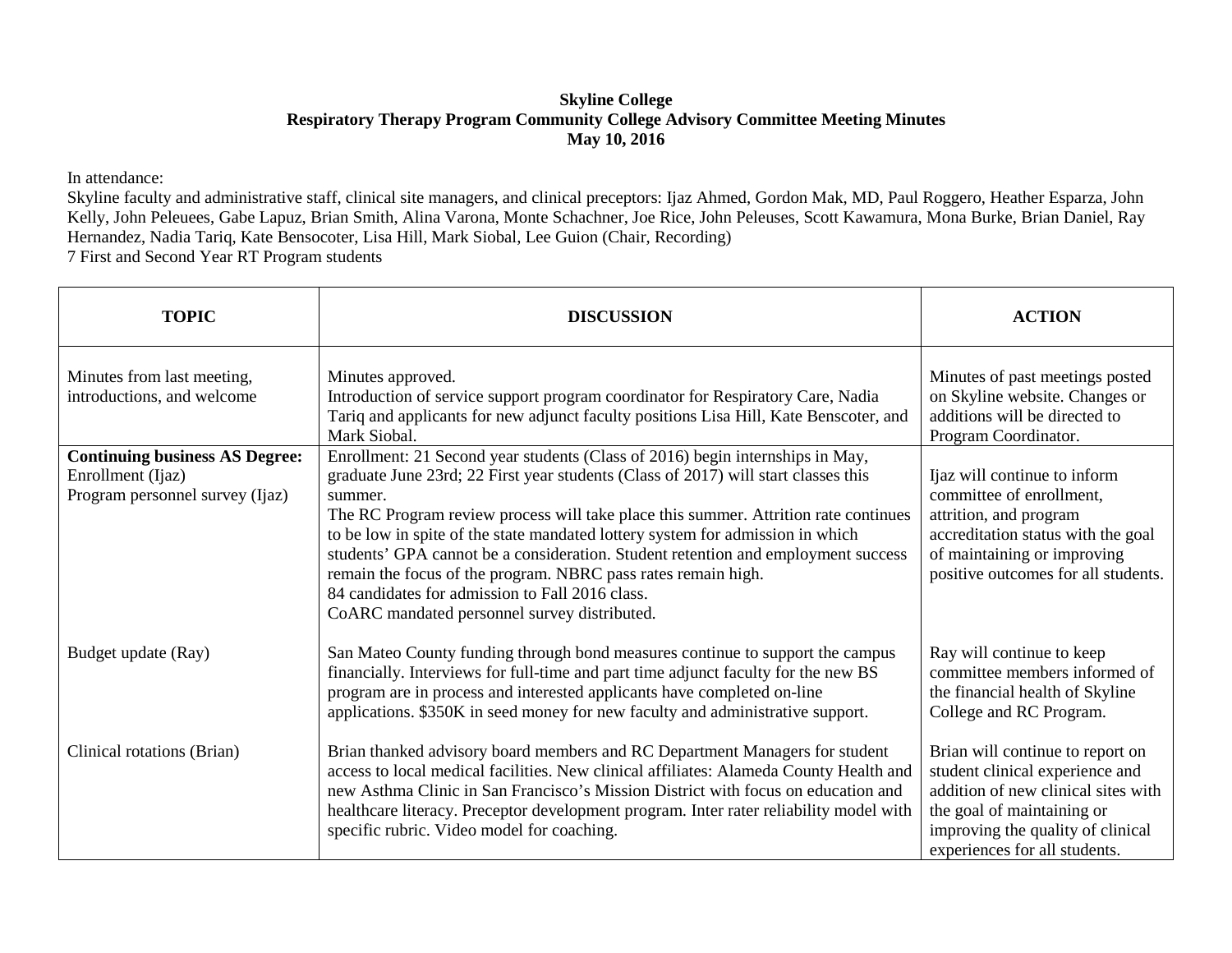| RT Club Update (Ingrid Barnoski)<br><b>Continuing Business BS Degree:</b><br>CoARC updates on BS degree<br>requirements (Ray) | Graduation dinner is June $17th$ and graduation of the Class of 2016 is June $23rd$ .<br>Sputum bowl team has been assembled for competition this spring.<br>Smoking cessation program on campus "Ash Kickers" planned for Fall 2016.<br>Ray shared his letter to Dr. Tom Smalling, CoARC Executive Director, stating the<br>support of the Respiratory Care Program at Skyline College for the changes to the<br>accreditation standards for entry into Respiratory Care Professional Practice effective<br>January 1, 2018 that new entry-level programs must award, at minimum, a<br>bachelor's degree.                                                                                                                                                                                                                                                                                                                                                                                                                                                      | <b>Continued Goals:</b><br>Mentoring of First Year students<br>by Second Year students;<br>Find fundraising and community<br>volunteer opportunities that allow<br>for continued education and<br>promotion of the profession of<br>Respiratory Care.                       |
|-------------------------------------------------------------------------------------------------------------------------------|-----------------------------------------------------------------------------------------------------------------------------------------------------------------------------------------------------------------------------------------------------------------------------------------------------------------------------------------------------------------------------------------------------------------------------------------------------------------------------------------------------------------------------------------------------------------------------------------------------------------------------------------------------------------------------------------------------------------------------------------------------------------------------------------------------------------------------------------------------------------------------------------------------------------------------------------------------------------------------------------------------------------------------------------------------------------|-----------------------------------------------------------------------------------------------------------------------------------------------------------------------------------------------------------------------------------------------------------------------------|
| BS in RC Degree Curriculum (Ray<br>& Ijaz) and application process<br>(Ray)<br>New Faculty (Ray & Ijaz)                       | Ijaz shared that comprehensive program review was approved through curriculum<br>committee in the last curriculum meeting held in March.<br>Handouts with academic calendar for 2016, program curriculum, and program<br>parameters distributed to advisory committee meeting attendees. Major course work<br>now will consist of 8 terms* of 9 weeks each and a "capstone project" at a local<br>hospital or institution. Cohort #1 (hybrid) begins August 2016; Cohort #2 (hybrid)<br>begins August 2017; Cohort 3 (fully on-line) begins Spring 2018. Hybrid instruction:<br>2 upper division classes per term with on-campus learning one evening per week.<br>(Best days/eves/weekends debated by employers.) Partnership for on-line classes<br>with CSRC being discussed.<br>*New wrinkle: ACJCC (the "Joint Commission" of Community Colleges) mandates<br>45 units of upper division course work and half must be in the classroom. Initial BS<br>program designed for 5 terms and for 2/3 of class work to be conducted through<br>distance learning. | RC Program faculty and<br>administrators will continue to<br>seek and provide improved<br>educational opportunities for<br>students with the goal of<br>promoting classroom and clinical<br>excellence and expanding<br>professional opportunities<br>following graduation. |
| <b>New Business:</b><br>Human resource survey (Ray)                                                                           | Those interested in full-time and part-time/adjunct faculty positions in the BS<br>program have had the opportunity to complete applications and been contacted.<br>Those to be considered for positions will attend a faculty workshop in "blended<br>learning" mastery (face-to-face and online activities). Research, design, methods,<br>and assessment techniques will be covered.                                                                                                                                                                                                                                                                                                                                                                                                                                                                                                                                                                                                                                                                         |                                                                                                                                                                                                                                                                             |
| Application process (Ray)                                                                                                     | Awaiting data                                                                                                                                                                                                                                                                                                                                                                                                                                                                                                                                                                                                                                                                                                                                                                                                                                                                                                                                                                                                                                                   |                                                                                                                                                                                                                                                                             |
| <b>CSRC/CEU Program (Ray)</b>                                                                                                 | 40 seats in the BS program; 3 cohorts. 17 applicants so far. Deadline: June 1st.                                                                                                                                                                                                                                                                                                                                                                                                                                                                                                                                                                                                                                                                                                                                                                                                                                                                                                                                                                                |                                                                                                                                                                                                                                                                             |
|                                                                                                                               | Beginning July 2017 the number of CEUs required to maintain the RCP license will<br>increase to 30, two-thirds of which must be profession specific and half (15 units)<br>must be obtained live. The CSRC will be providing online CEUs. Ray is chairing a                                                                                                                                                                                                                                                                                                                                                                                                                                                                                                                                                                                                                                                                                                                                                                                                     |                                                                                                                                                                                                                                                                             |